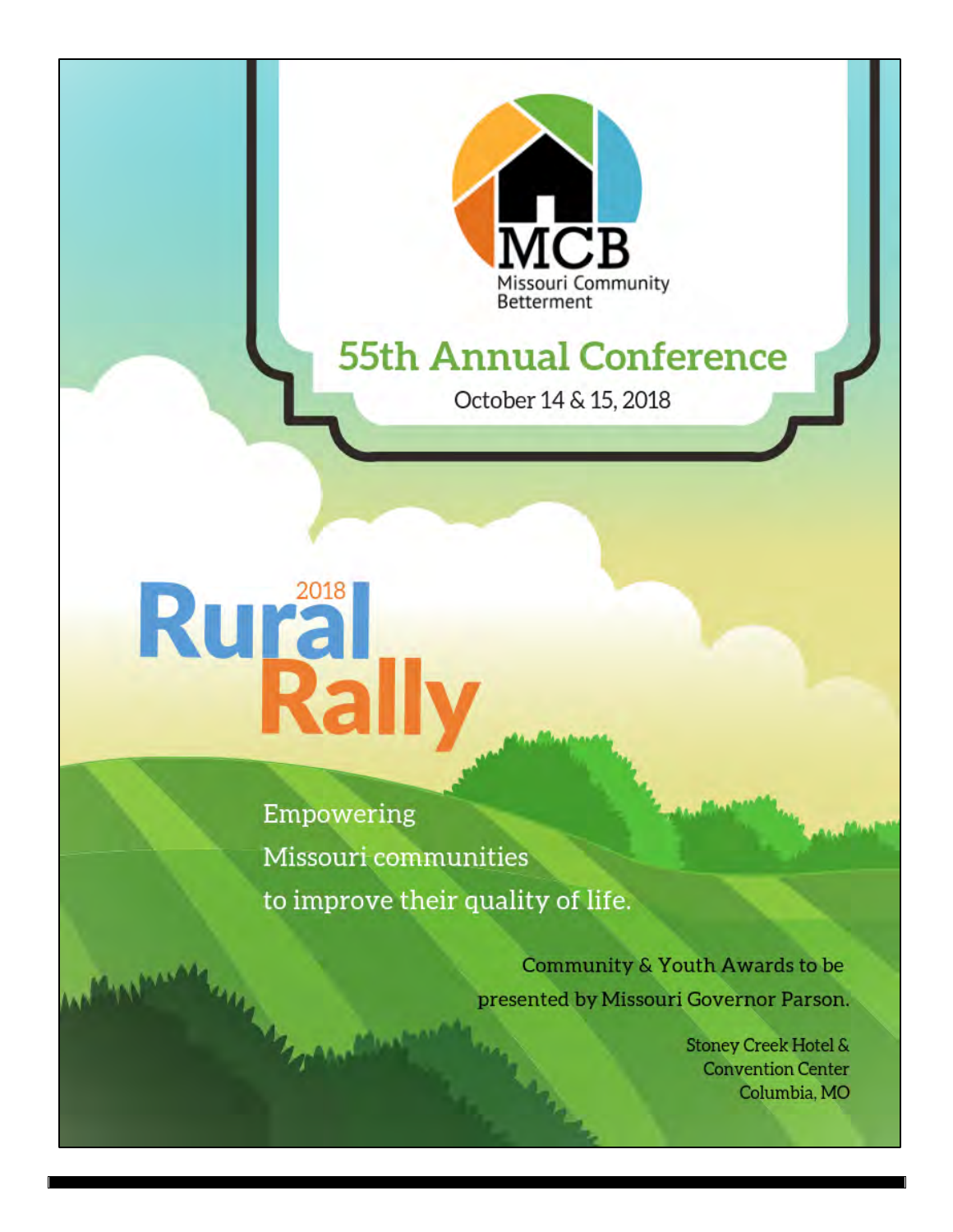**VISION** Missouri communities empowered to improve their quality of life.

## **MISSION**

**Celebrating** and connecting **Missouri** communities to each other and a network of resource providers to empower them to improve their quality of life.

Welcome to the 2018 issouri Community **Betterment** 

Our 55th Annual Conference celebrates the achievements and collaboration of many communities throughout the State of Missouri along with a few milestones of our own. Missouri Community Betterment's leadership has taken time throughout 2018 to pause and plan as the longest standing statewide community betterment/ development organization in the nation. We've updated our vision, mission and purpose statements to focus our efforts and better communicate the unique value of our role in ensuring our State of Missouri thrives with connected communities where people desire to live, work and visit. *Thank you for joining us!*

## PURPOSE

Missouri communities, especially small rural communities, struggle to maintain their livelihood, facilitate growth and improve their quality of life due primarily to a variety of interdependent economic and population challenges. Missouri Community Betterment offers hope by helping community leaders expand personal connections through individual contact, technology use, resource networks, celebrations and gatherings.

MCB provides a network for progressive communities that is designed to facilitate, promote and showcase meaningful community efforts and serves as a conduit to technical assistance, funding sources and partnerships. It is also an advocate that encourages community leaders to move forward. The MCB program accomplishes this mission primarily by connecting community needs with available resources and by providing networking and educational opportunities through conferences and webinars to those involved in improving their communities.

While Missouri Community Betterment, a nonprofit organization established in 1963, exists to benefit any community within the state, participants are primarily those that lack professional economic and community development, chamber of commerce, or local convention and visitor's bureau personnel. The most active communities tend to be those in the rural regions of the state with populations less than 5,000 residents and are not necessarily defined by traditional geo-political boundaries as collaboration balanced with individual community pride is encouraged.

Most individuals within MCB member communities are volunteers who have gathered a group of people who recognize the need for improvements and take it upon themselves to plan and facilitate group efforts to move their community forward. Many primary contacts are local business owners, elected officials and board members of various civic and nonprofit organizations. Local youth who are interested in leadership and civic engagement are also involved. MCB encourages communities to include and foster their seniors, adults and youth in every aspect of their community betterment efforts.

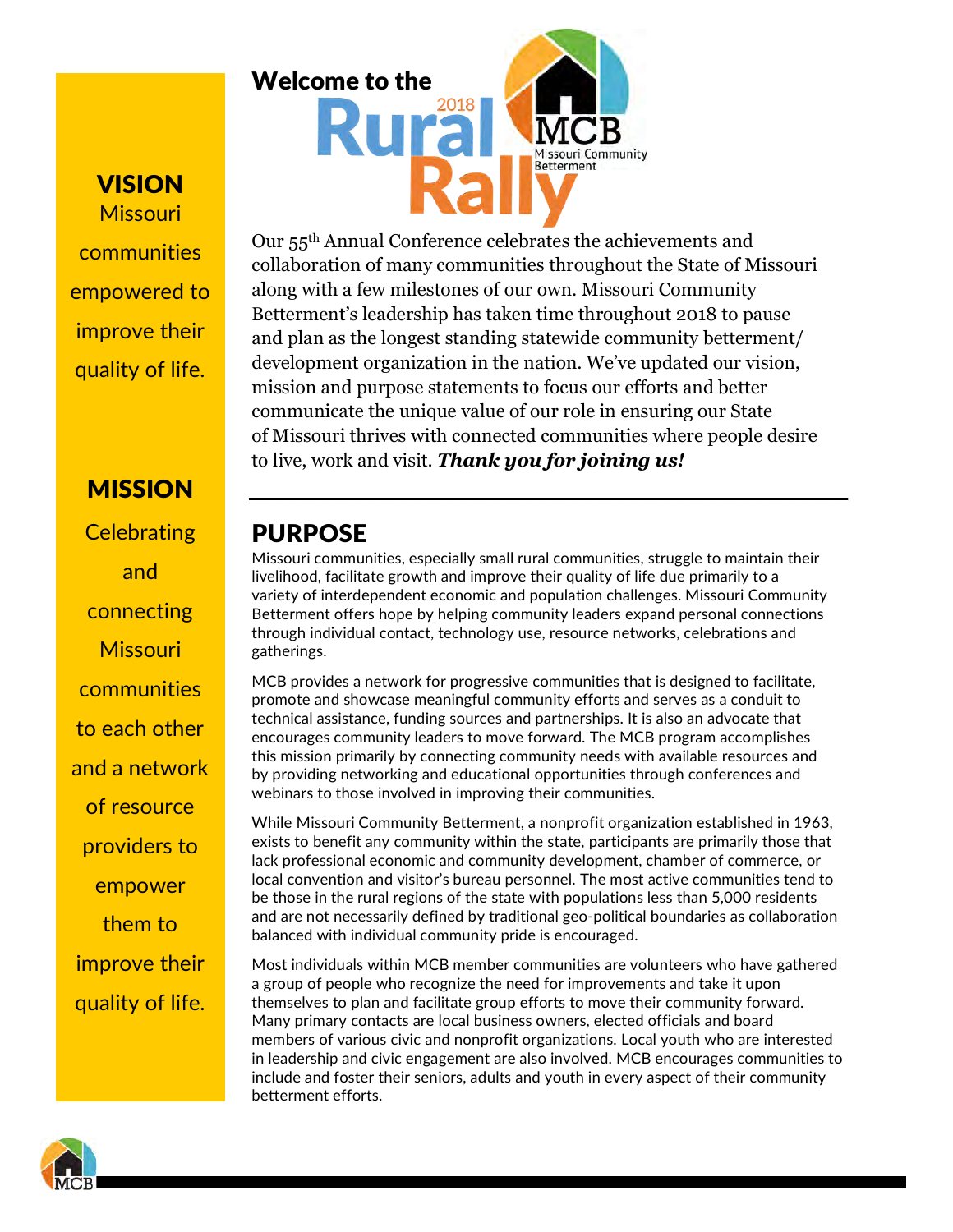# 2018 Conference Schedule of Events

## **Sunday, October 14, 2018**

| 2:00-5:00pm | <b>Registration</b><br>Visit Community Project Submissions & Community Display Booths                                                                                                                                                                                                                                                                                                                                                                                                            | ALL - Salon Foyer      |
|-------------|--------------------------------------------------------------------------------------------------------------------------------------------------------------------------------------------------------------------------------------------------------------------------------------------------------------------------------------------------------------------------------------------------------------------------------------------------------------------------------------------------|------------------------|
| 5:00-6:00pm | <b>Youth Reception &amp; Networking</b>                                                                                                                                                                                                                                                                                                                                                                                                                                                          | <b>YOUTH - Salon C</b> |
| 5:00-6:00pm | <b>Reception, Networking</b><br>& Community Display Judging<br>"Rally Together, Share Your Success Stories" - Randy Railsback, facilitator                                                                                                                                                                                                                                                                                                                                                       | ADULTS – Salon A & B   |
| 6:00-7:00pm | <b>Evening Dinner &amp; Interactive Discussion</b><br>$ALL - Salon A & B$<br>"My Hometown: Do I Leave Home or Do I Stay?"<br>Amy Patillo and John Gulick, University of Missouri, Extension. The group will<br>address attitudes and actions that encourage and discourage youth from returning to<br>their home community to live, work, and play. Take aways will give communities<br>resources to make big changes that create hometown opportunities for youth to build<br>lifelong careers. |                        |
| 7:00-8:00pm | <b>Bringing the "HEET" Initiative</b><br>YOUTH – Salon C<br>The "HEET Initiative" (Heroine Enforcement Education Treatment) with<br>Mark L. Kempker, public education coordinator, Hannibal Fire Department,<br>is a multi-pronged approach to address concerns about heroin usage.                                                                                                                                                                                                              |                        |
| 7:00-8:00pm | "Let's Make a Deal"<br>Entertainment provided by Delbert & Elaine Campbell and Wilda & Jim<br>McNiell, Houston. Come in costume or one will be made available to you!                                                                                                                                                                                                                                                                                                                            | $ADULTS - Salon A & B$ |

## **Monday, October 15, 2018**

| 7:00-8:30am                | <b>Free Continental Breakfast</b>                                                                                                                                                                                                                                                                                                                                                                                                                                                                                                                                                      | ALL - Hotel Lobby/Breakfast Suite |
|----------------------------|----------------------------------------------------------------------------------------------------------------------------------------------------------------------------------------------------------------------------------------------------------------------------------------------------------------------------------------------------------------------------------------------------------------------------------------------------------------------------------------------------------------------------------------------------------------------------------------|-----------------------------------|
| 8:00am-4:30pm Registration |                                                                                                                                                                                                                                                                                                                                                                                                                                                                                                                                                                                        | ALL – Salon Foyer                 |
|                            | 8:00am-4:30pm Silent Auction & 2018 Community Displays ALL – Lewis & Clark Room                                                                                                                                                                                                                                                                                                                                                                                                                                                                                                        |                                   |
| 8:30-9:30am                | "The Total Town Makeover:<br><b>Rethinking Business, Community and Home"</b><br>Andrew McCrea, Radio & TV Broadcaster. How does your community stand out from<br>others? Perhaps it looks like the rest, facing similar struggles and challenges. How<br>could you change things? How do you perform a makeover? Andrew's broadcast<br>travels chronicle the "makeover" taking place in the nation's top communities. What<br>are they doing to stand out and thrive? How can you make it happen as well? Andrew<br>shares the key steps you must take to complete the total makeover. | $ALL - Salon A & B$               |
| 9:30-10:30am               | "The Total Town Makeover - Youth Edition"<br>Andrew McCrea, Radio & TV Broadcaster. Youth are a vital part of a total town<br>makeover. How can youth take the lead and have a voice in the process? How can<br>youth advocate for topics important in the community? Learn successful ideas young<br>adults are using in other communities and how you can apply them to where you live!                                                                                                                                                                                              | YOUTH - Salon C                   |
| 9:30-10:30am               | <b>OPTION A: "Avoiding and Addressing Burnout" ADULTS – Pines Room</b><br>Brenda Conway, Results Catalyst Consulting. The two things you must know when you<br>are looking down the barrel of impending burnout are: How do I best use what fuel I<br>currently have left in my tank? How do I refill the tank BEFORE it is empty?                                                                                                                                                                                                                                                     |                                   |

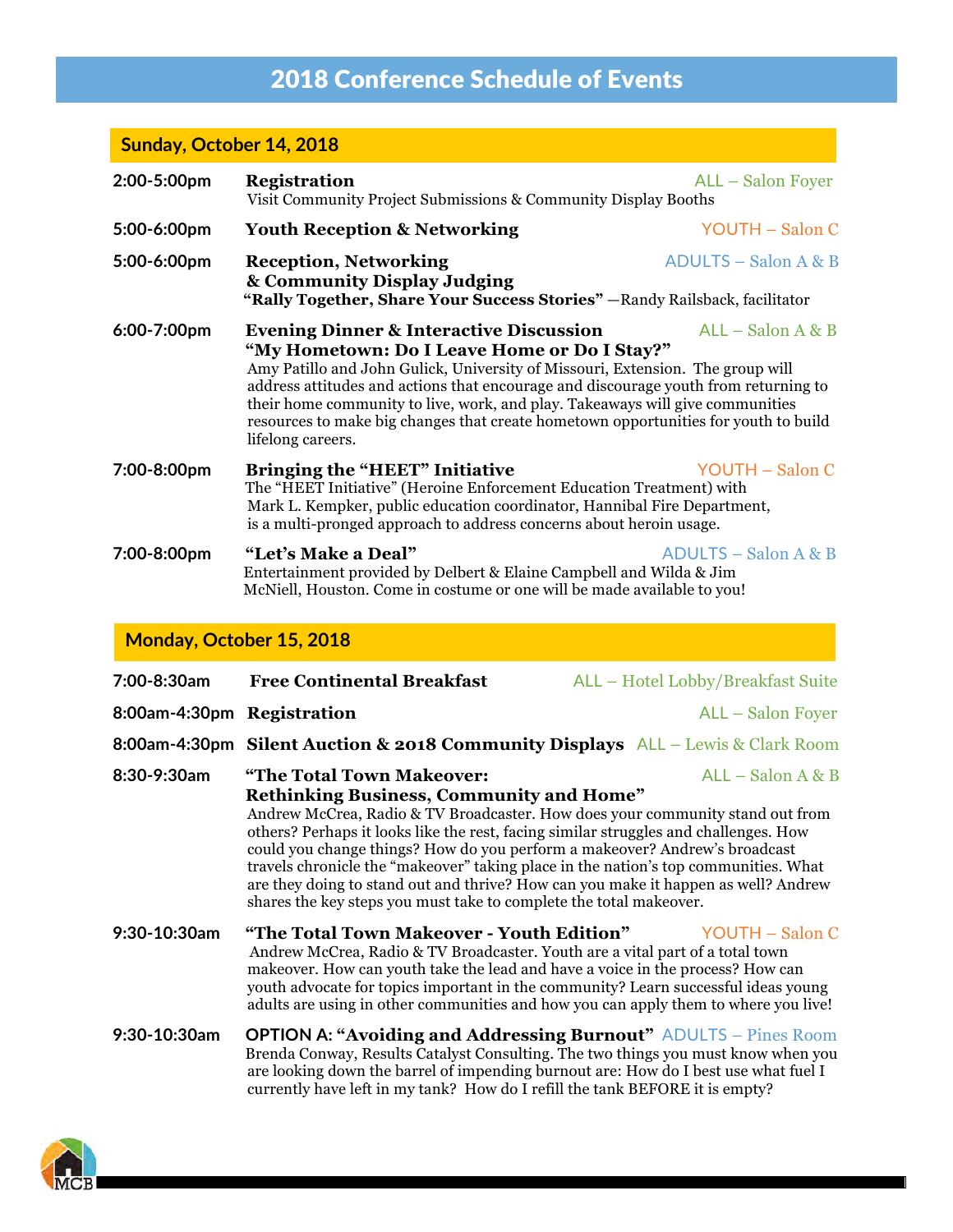## **9:30-10:30am OPTION B: "Place and Placemaking"** ADULTS – Columbia Room

 Dr. Arthur Mehrhoff will provide participants with an interactive PowerPoint presentation designed to help make cutting-edge concepts about the field of community design and heritage preservation accessible, meaningful and useful while challenging participants to 'push the design envelope' of community betterment here in the Show Me state.

#### **10:30-10:45am Snack Break** ADULTS – 2nd Floor Foyer & YOUTH – Salon C

## **10:45-12:00pm "Youth Rally"** YOUTH – Salon C

 MCB Youth Advisory Board and Student Leaders w/Steve Henness, State 4-H Specialist. This workshop will highlight MCB student leaders and their outstanding community betterment projects that are a direct result of the planning session and mini-grant opportunity facilitated during the Spring Youth Civic Leaders Summit (YCLS). Youth leaders will identify the motivations behind their projects, characteristics of outstanding service projects, and how projects have enhanced assets in their communities.

#### **10:45-12:00pm "Left Behind: The Scars of the Great Recession** ADULTS – Salon A & B  **& A Hopeful Future for Rural Missouri"**

 Dr. Sean Siebert specializes as a community innovation consultant, with an emphasis on rural economies. Siebert educates his audience on the value of understanding the concept that entrepreneurship is a mindset, not an occupation. During this session, Dr. Siebert shares his methodology and approach, and he provides a strategic line of questioning, that will enable communities to utilize the process of innovation for their own community betterment. The core focus is as follows: (1) What does it mean to think like an entrepreneur? (2) How do we re-think what we do? (3) How do we begin to see the world, and opportunities, through a different filter? (4) How do we re-invent ourselves? (5) What does that process look like? Relatable to every person, on every level, this will be a session full of innovation, energy, opportunity, and strategy.

### **12:00-1:30pm Luncheon and Keynote Speaker** ALL – Salon A & B

- Welcome by Columbia Convention and Visitor's Bureau
- Community Display Board Awards

## **"Getting Ready for the Future in Your Small Town"**

 Deb Brown (saveyour.town) – How can our small towns be ready for the future? Housing and workforce are the two biggest issues in rural communities. Our youth are leaving and not coming back. We need to be prepared for broadband and the influx of business that could come with it. Deb will discuss how you can address all these issues, give examples of other towns already doing it, and send you home with solutions.

## **1:30-2:45pm "Mapping to Motivate Movement"** YOUTH – Salon C

 Steve Henness & Tish Johnson – We all know how easy it is to generate ideas, right? The hard part is turning those ideas into a real thing. In this fast-paced, hands-on session we'll learn about two different mapping techniques that can help you and your group on both ends of the project cycle -- turning ideas into action, and identifying the "impacts" of what you accomplished in the community. With the right tools, your idea might even move others to join your cause!

**1:30-2:45pm "Marketing Your Town Idea Friendly"** ADULTS – Salon A & B Deb Brown (saveyour.town) – Learn how to Gather Your Crowd, Build Connections and Take Small Steps - the three ways to have an Idea Friendly Town. You'll learn how to find more volunteers, deal with the Committee of Negativity, use all the resources you have, and get started with small steps.

#### **2:45-3:00pm Snack Break** ALL – Salon Foyer

# **3:00-4:00pm "Mizzou Alternative Breaks Program"** YOUTH – Salon C

 This is an interactive activity to explore active citizenship and both the harms and benefits of service. We'll also share about service at Mizzou and the many ways Mizzou students are serving across the state, U.S., and internationally.





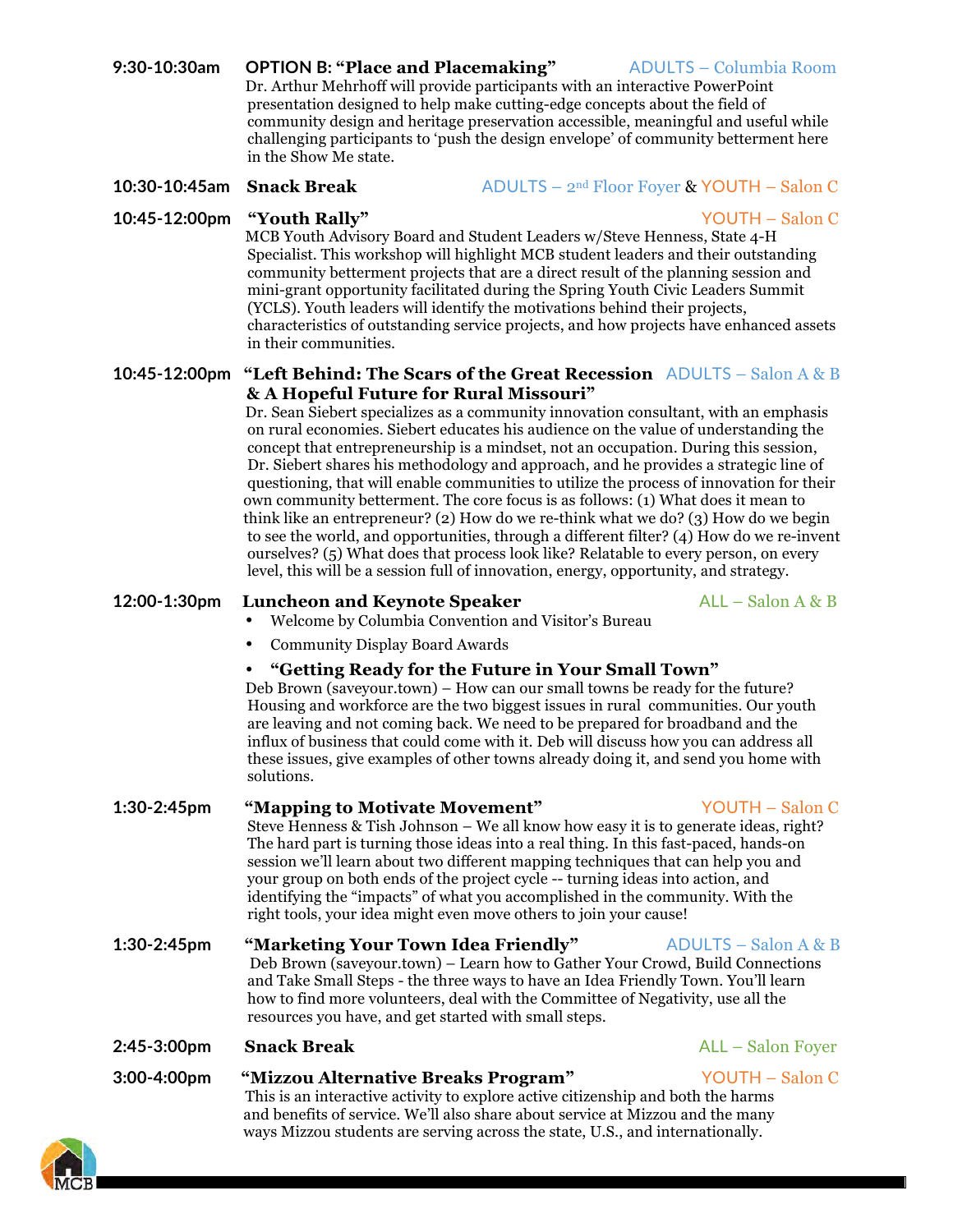| 3:00-4:00pm | <b>OPTION A: "Rural Broadband"</b><br><b>ADULTS - Columbia Room</b><br>Tim Arbeiter, MO DED and Janie Dunning – This session will bring you up to<br>date on the status of Missouri's efforts in broadband deployment – including<br>stakeholder updates; share the priorities being crafted in the State Broadband<br>Plan; update you on federal efforts and programs and provide takeaways, calls<br>to action on how you can participate in additional broadband efforts.                                                                                                                                                                                                                                                                                                                               |
|-------------|-------------------------------------------------------------------------------------------------------------------------------------------------------------------------------------------------------------------------------------------------------------------------------------------------------------------------------------------------------------------------------------------------------------------------------------------------------------------------------------------------------------------------------------------------------------------------------------------------------------------------------------------------------------------------------------------------------------------------------------------------------------------------------------------------------------|
| 3:00-4:00pm | <b>ADULTS - Pines Room</b><br><b>OPTION B: "Volunteer Leadership</b><br><b>Succession Planning Best Practices"</b><br>Christel Gollnick, JUPER Communications - Are you worried about who will do all the<br>work in your community when you or your current volunteers move on? Leadership<br>succession is an important part of any organization's strategic plan, yet it is usually the<br>topic given the least preparation-especially by volunteer organizations. Visit with a<br>seasoned volunteer leader, business owner, and nonprofit executive who has followed<br>founders and long-time leaders as well as passed on the baton to those next in line.<br>Learn four key steps you can implement immediately to help calm your worries and<br>move forward with engaging new volunteer leaders. |
| 4:00-5:00pm | <b>Visit Silent Auction &amp;</b><br>ALL - Lewis & Clark Room<br>$\bullet$<br><b>2018 Community Project Submissions</b>                                                                                                                                                                                                                                                                                                                                                                                                                                                                                                                                                                                                                                                                                     |
|             | <b>Visit Booth Displays</b><br>$ALL - Salon A & B$<br>$\bullet$                                                                                                                                                                                                                                                                                                                                                                                                                                                                                                                                                                                                                                                                                                                                             |
|             | ALL - Salon C<br>Group Pictures – Youth Group & Communities<br>(Please make sure you have signed up for a time slot<br>at the registration table.)                                                                                                                                                                                                                                                                                                                                                                                                                                                                                                                                                                                                                                                          |
| 5:00pm      | $ALL - Salon A & B$<br><b>Annual Leadership, Ambassador, Communities</b><br>and Youth Group Awards Banquet                                                                                                                                                                                                                                                                                                                                                                                                                                                                                                                                                                                                                                                                                                  |
|             | Missouri Community Betterment<br>is honored to welcome Missouri<br><b>Governor Michael L. Parson</b><br>to help us present the awards<br>this year. Based on his background<br>of living in communities of many sizes<br>from rural to urban, his lifelong<br>record of public service, and Missouri<br>First Lady Teresa Parson's<br>involvement in uplifting the<br>importance of preparing the next<br>generation of leaders, it is clear that<br>Governor Parson shares MCB's vision<br>for Missouri communities to be<br>empowered to improve their                                                                                                                                                                                                                                                    |

*quality of life.* 

Please see the back of your program for a list of the awards to be presented.

# NOTICE:

There will be a \$100 Attendance Award for one Community at the end of the Annual Banquet! (*Must be present to WIN this drawing.*)

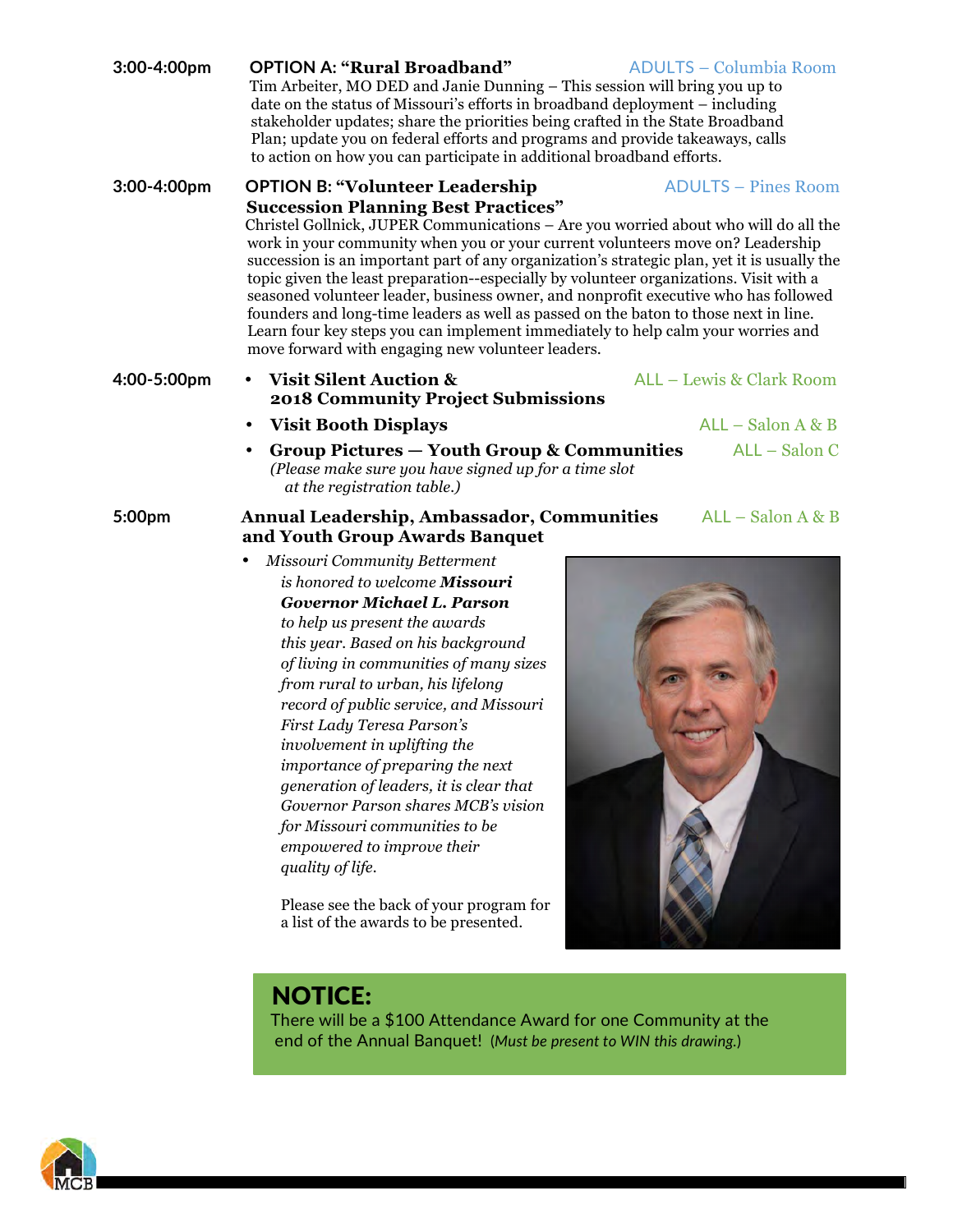## 2018 Conference Notes and Action Items

"I have been impressed with the urgency of doing. Knowing is not enough; we must apply. Being willing is not enough; **WE MUST DO.** 

 $\overline{\text{MC}}$ B

LEONARDO DA VINCI

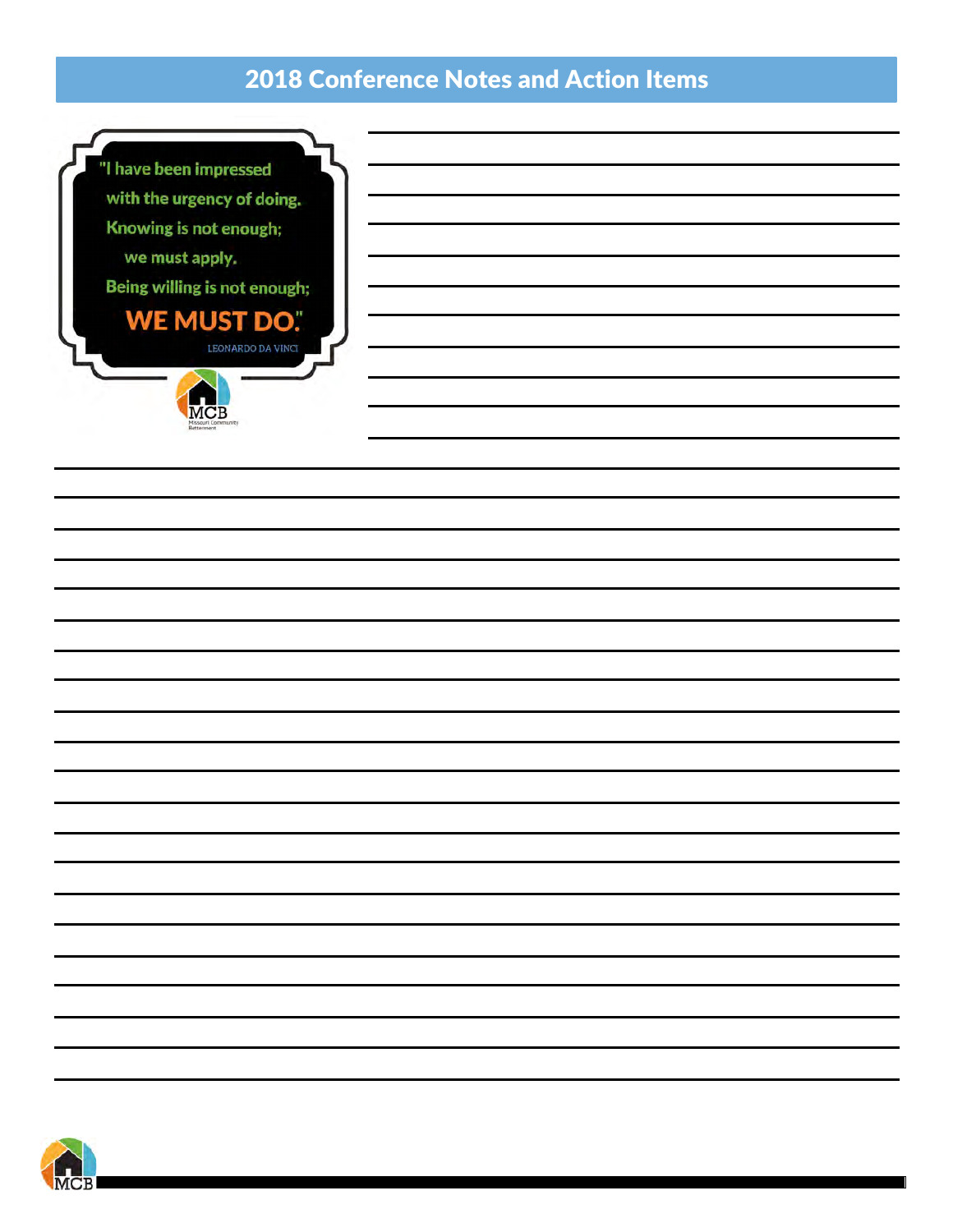## 2018 Conference Speakers



**Tim Arbeiter** joined the Missouri Department of Economic Development as the state's new Director of Broadband Development in July 2018. DED created this position to address Missouri's broadband needs, work collaboratively with all public and private partners to achieve common goals, and establish new concepts for the

deployment of high-speed internet, desperately needed in the state's rural economies. Prior to DED, Arbeiter served as president of the Lee's Summit Chamber from 2016- 2018. The organization covers a vast area of eastern Jackson County with over 1,000 members. is active in many regional initiatives, with emphasis on infrastructure, business climate, workforce development, and entrepreneurship. The Chamber was also the lead entity to execute community marketing and tourism strategies for the City of Lee's Summit. Arbeiter was the vice president of community development for the Cape Girardeau Area Chamber of Commerce for ten years and immediately prior to that, served as the executive director of Old Town Cape (Cape Girardeau's Main Street Organization). During his tenure in Cape Girardeau, Arbeiter facilitated and led many projects utilizing a myriad of different local, state and federal programs. He began his career in higher education serving in the divisions of student affairs for Michigan State University and Southeast Missouri State University. Arbeiter is a Certified Economic Developer (CEcD), a professional certification from the International Economic Development Council (IEDC) and was recertified in January 2017. He holds the Institute of Organization Management (IOM) designation from the US Chamber of Commerce, attained in 2010. Arbeiter attained his Masters of Arts in Guidance and Counseling (2000) and a Bachelor's of Science in Business Administration (1997) from Southeast Missouri State University. He resides in Lee's Summit with his wife Pam, an orientation and mobility specialist for the Children's Center for the Visually Impaired in Kansas City, and two daughters Abigail (15) and Faith (12).



**Deb Brown** grew up on a farm outside of Geneva, Iowa, population 141. Her first entrepreneurial venture was raising a hog. You'd find her either with her nose in a history book or out exploring abandoned houses and buildings. Funny, things haven't changed much; she's still working on filling empty buildings in small towns. A

wealth of experience includes foreign casualty insurance underwriting, bartending, managing Internet stores and luggage stores, selling knives, leading a chamber and working with small towns. Deb has lived in tiny towns, small towns, small cities and a major metro city. Yet, she's come home to a small town and travels to many others to help. She has the ability to listen, find the truths in what is working and what isn't, and share your ideas for the future along with other town's examples. Deb is a relentless optimist and knows how to build possibility in your small town. Better yet, she inspires you to take small steps towards a brighter future for your community.



#### **Brenda Conway**'s

background includes nationallevel training. She is on the advisory council for the Cass County Missouri Adult Education program and a former board member Missouri Association of Community Arts Agencies. She was a cofounder and the driving force behind a nonprofit in a town of less

than 5,000 people. Under Conway's leadership, this organization went from an idea to a multi-award winning entity with over one half million in assets and one quarter million in grants and donations in nine years. Highlights include:

- Missouri Arts Council (a part of the Missouri Department of Economic Development) Creative Community Award
- Numerous, successful, annual events
- Economic development impact tracking
- Providing ongoing volunteer development and recognition
- Successful grant writing
- Temporary and Permanent Public Art programs
- Becoming an award winning part of Missouri Main Street

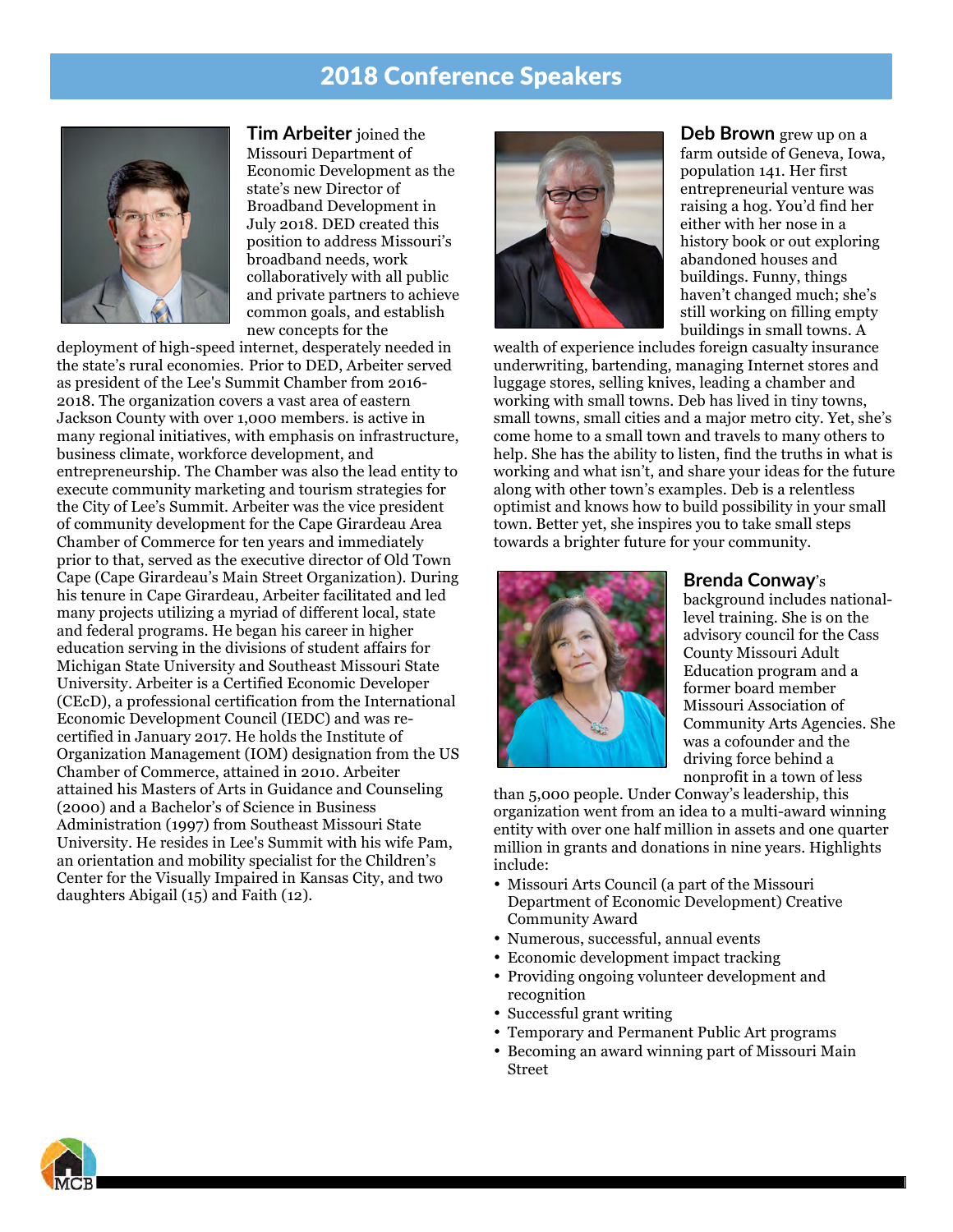

## **Anita J. (Janie) Dunning**

has a distinguished career in federal service, which started in 1968 in the extreme northeast Missouri community of Kahoka where she was raised. She started with Farmers Home Administration and has seen the agency go through many changes as well as names to the current name of Rural Development. She

has a wealth of knowledge and experience having worked at the county, district and state level in a variety of positions but always with a focus on rural communities. She was appointed Missouri's State Director of USDA, Rural Development by the White House in July 2009. During the eight years she served as state director, Rural Development invested in excess of \$8.5 billion in loans and grants in rural communities and businesses in Missouri while also providing supportive resources for housing, community facility, electric, telephone, broadband, energy and business across the rural regions of the state. During her 49-year career with the agency she held a variety of positions including director of program support, director of community development, director of multi-family housing and most recently eight years as state director. With her expert knowledge and experience, she has frequently been called upon for special assignments, special projects, task forces, and committees to assist with program or management changes at the local, state and national level. She served two years as special advisor to the deputy under secretary to improve administrative and program delivery. She has received numerous awards and recognition for her excellent service throughout her career. The most prestigious award was the honor of receiving the USDA Superior Service Award presented by the Secretary of

Agriculture. Janie has been very active outside of the agency having served as the president of the Missouri Community Betterment Board of Directors, president of the Missouri Rural Opportunities Council, and has worked with a variety of other organizations to forge partnerships and collaborate on economic and rural development improvements for rural Missouri. Janie balances her work responsibilities with devotion to her family, particularly her two daughters and their families including Dr. Brandon and Kindra York and daughter Ruby of Lake Saint Louis, Missouri and Tim and Kirsten Moloney of Columbia, Missouri and their children, Emma, Shay, and Tess. She is currently working on a statewide effort to improve access to affordable broadband Internet service for all Missourians.



**Christel Gollnick**, founder

and president of JUPER Communications, LLC, is a servant leader and collaborative manager with executive experience in several multi-faceted businesses and local/regional/national nonprofit organizations. A published author, proven visionary, relationship builder, and entrepreneurial spirit,

Gollnick is a strategist, researcher, and writer at heart. Hailing from the small rural town of Hawley, Minnesota, she earned her Bachelor of Arts degree, doubling in English and journalism, from Augustana (College) University in Sioux Falls, South Dakota in 1994. While at Augie she worked at Mikkelsen Library and The Center for Western Studies as the first Sheldon Reese Intern where she organized The Christopherson Papers and co-edited *Driftwood In a Time of War* by Marie C. Christopherson. After graduating, she worked at Media One Advertising/ Marketing, Siouxland Heritage Museums, and Aerostar International/Raven Industries before moving to Kansas City, Missouri in 1999. She spent her first decade there as the CEO/executive director of Angel Flight Central and national spokesperson for Angel Flight America. She then bought and merged River City Studio, a small marketing company of 15 team members, into Trozzolo Communications, a much larger Kansas City marketing agency. She continued her relationship with client Heartland Foundation/Mosaic Life Care in St. Joseph, Missouri, to write and publish the book *Come Together, Think Ahead: Inspiring People, Organizations & Communities to Thrive* as well as serve as their regional relations director for two years. Gollnick committed to JUPER Communications full-time in 2016, which is an opportunity that allows her to balance quality time with her husband and daughter, work with engaging clients who are positive difference-makers, and pursue a broad range of personal interests from hot air ballooning, gardening, and genealogy to leading Girl Scouts, designing quilts and working on community development projects.



**John Gulick** has worked for the University of Missouri Extension Service since March 2015. Gulick serves as the county engagement specialist for Osage County and is part of the Labor and Workforce Development unit that has a statewide focus. During 2015- 2017 Gulick served as a community development Specialist for six northeast

Missouri counties - Audrain, Marion, Monroe, Pike, Ralls and Shelby. He supported the City of Louisiana Workforce Development Committee. Prior to working for University of Missouri Extension, Gulick served as a community development consultant with Healthy Nevada (Vernon

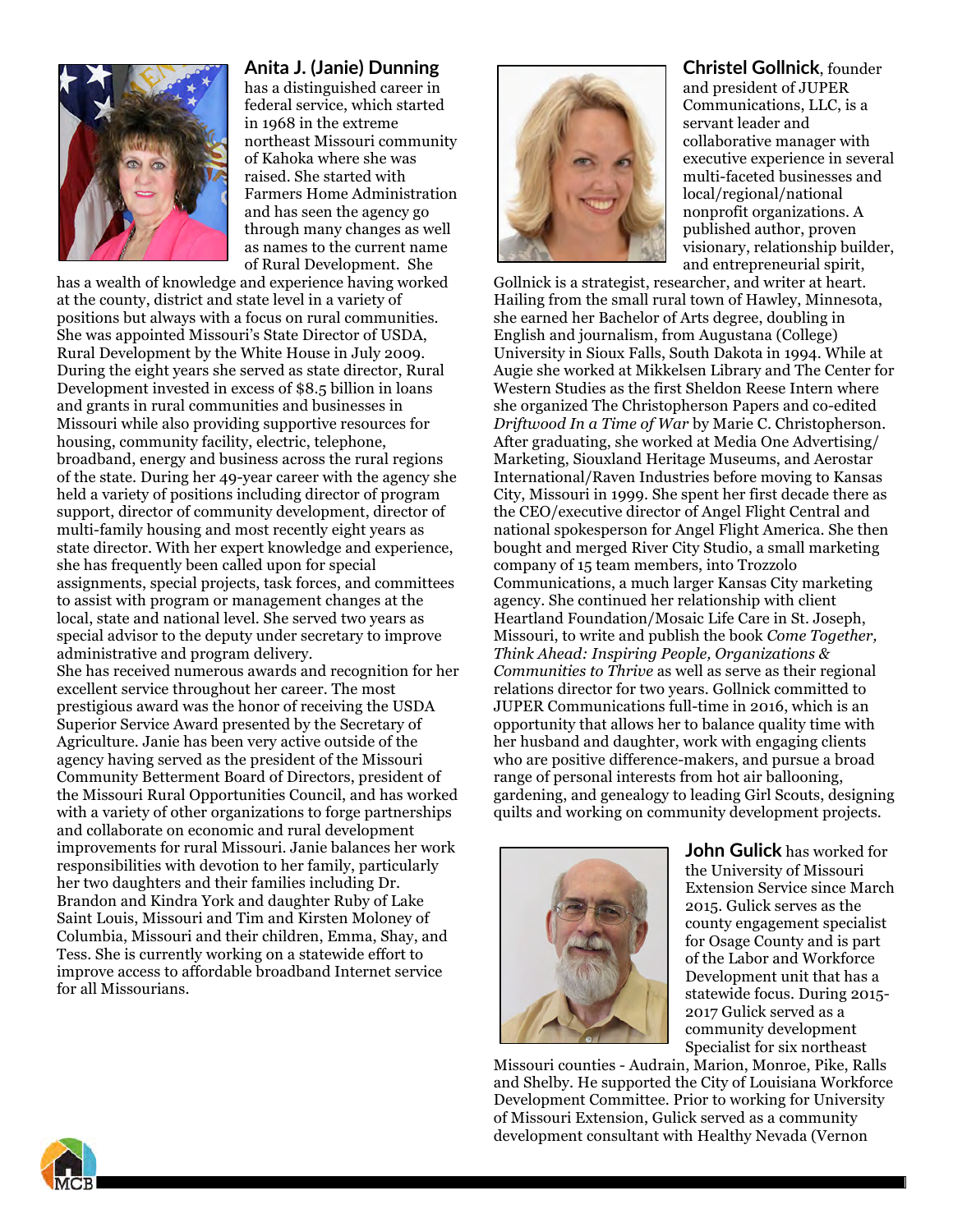County, MO). As part of this project, he assisted in the formation of two nonprofit organizations including assisting them in receiving their 501(c)(3) nonprofit status. Gulick has also worked as the community development specialist with USDA Rural Development – Missouri and coordinated a virtual Missouri Rural Funding Team. He worked 11 years with the Missouri Department of Health and Senior Services. Additional community development positions he has held include with Associated Electric Cooperative, Inc. and the Missouri Department of Economic Development coordinating the Missouri Main Street Program. While in these positions, Gulick provided both organizational and funding assistance with various nonprofit organizations. Prior to his career in Missouri, Gulick worked at the University of Nebraska-Lincoln as an associate professor of community development. He also served as a VISTA (Volunteers in Service to America) and city administrator for the City of Neligh, Nebraska. He is a past president and board member of the Missouri Community Betterment Educational Fund Board. Gulick received his Bachelor of Science degree in Urban Studies and a Master's degree in Adult and Continuing Education from the University of Nebraska-Lincoln.



**Steve Henness** is state specialist with the University of Missouri 4-H Center for Youth Development. He coordinates youth development programs and events in community youth development, civic engagement, career exploration, and entrepreneurship. Henness' career has been devoted to the

development and engagement of youth leaders and their communities. He has been a fan and follower of Missouri Community Betterment since 1998, when he worked with MCB staff, volunteers, and communities on a practicum project in graduate school. What Henness finds most rewarding is young leaders reaching their goals and communities making progress toward their vision. He holds a Master's degree in rural sociology from the University of Missouri (2000) and is a graduate of the Community Development Academy (2001).



#### **Mark L. Kempker**

is a 14-year veteran of the Hannibal Fire Department. He is public education coordinator, instructor, fire inspector and fire investigator. He has seven years of experience as an EMT with the Marion County Ambulance District and is a project specialist with Northeast

Missouri Economic Development. Kempker graduated from Hannibal High School in 1998 and is a lifelong resident of Hannibal, MO. He's been married for 26 years to Shani Kempker. He is the father of two boys and one foster son and the grandfather of one. Kempker serves as an elder and trustee of Oakwood Christian Church and is active on the Salvation Army Advisory Board and many other community organizations. He is an advocate in the area about drug awareness and the dangers of drug abuse.



**Andrew McCrea** Farmer and rancher…popular author…nationally syndicated radio broadcaster…it's a unique combination that captivates and challenges audiences to action. Since 1996 Andrew McCrea has traveled the nation, producing the "American Countryside" features that are heard each day on radio stations coast-to-

coast. Often described as today's Charles Kuralt, he's interviewed Emmy and Grammy winners, All-star athletes, Iditarod sled dog mushers, and even the world's rooster crowing champion! He's been body slammed by professional wrestlers, traveled to the launch pads at Cape Canaveral, and chronicled the plight of Central America's coffee farmers. But what makes McCrea unique is the broad background his life encompasses. He continues to manage and work on his family's 3,500 acre ranch in northwest Missouri. He checks cattle on horseback and even tracks down news stories on his cell phone while operating a combine or tractor. His blend of humor and real-life strategies for living life with purpose inspire groups to action. He has provided leadership programs for groups in 49 states, addressing audiences of up to 10,000 people. He believes in building strong communities. He is the past chairman of Heartland Foundation, a group that promotes the "healthy communities" concept of raising the quality of life in rural and urban areas. Andrew is also a certified lay speaker, a role that brings him to speak at many churches on topics of faith. He is the author of four books including the Ippy Award Winner, *American Countryside: Where Does Lost Luggage Go?* All of his publications are insightful books about life and leadership based on the interesting stories featured on the radio program. From coast-to-coast and around the world, McCrea brings his unparalleled insights to audiences… inspiring and motivating them to make real world differences in life.

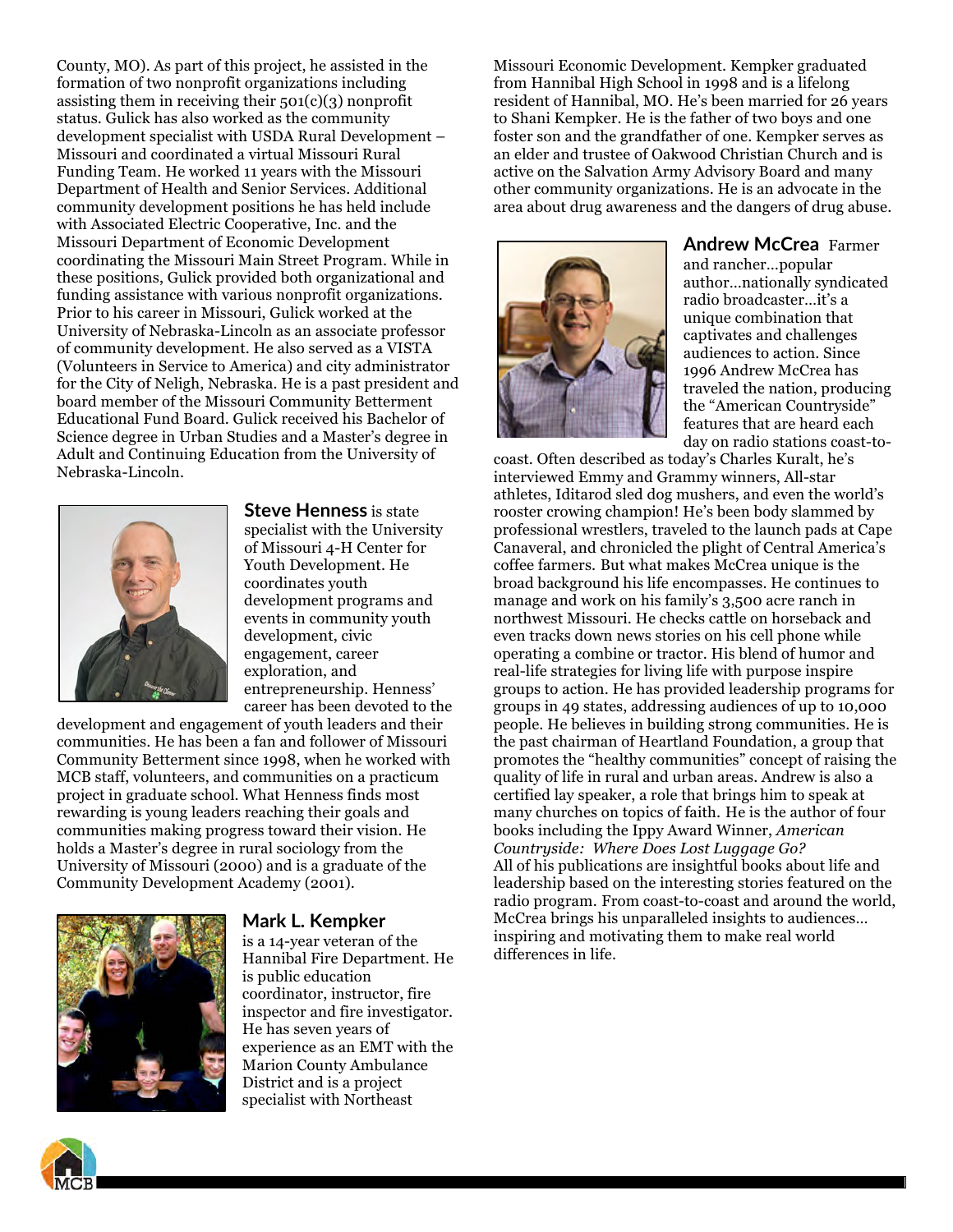

## **W. Arthur Mehrhoff,**

**Ph.D.** (Emeritus) has an extensive background in community design. He holds a Master of Arts degree in Urban Affairs from Washington University in Saint Louis and a Ph.D. in American Studies (emphasis on material culture) from Saint Louis University. He worked for over a decade in Main Street and downtown

planning/revitalization in his hometown of St. Louis, MO. He then worked for fifteen years in Minnesota where he earned a Presidential Citation from the Minnesota chapter of the American Institute of Architects for his community design work with the award-winning Minnesota Design Team. He has also worked extensively on community design with Missouri communities through the Governor's DREAM initiative (2007-2008), Missouri River Communities Network (2005-2010) and, more recently, the Missouri Humanities Council. He has also written three books including *Community Design: A Team Approach to Dynamic Community Systems* (1999) for Sage Publications. He retired this fall after a decade as the academic coordinator for the Museum of Art & Archaeology at the University of Missouri.



**Dr. Amy Patillo** serves as a Labor and Workforce Development Specialists with the University of Missouri Extension. Dr. Patillo has been with the University of Missouri Extension since 2011. She has 15 years of experience providing training and leadership development programs for businesses and nonprofit corporations. Dr.

Patillo' s areas of emphasis include labor and workforce, economic development initiatives, leadership development and business consulting, community enterprise leadership development, positive youth development, visioning, strategic planning and group decision-making processes. She primarily works with chambers of commerce, collaborating partners, community leaders, and youth and community members to provide educational programs throughout Missouri. Dr. Patillo earned a Master's in Communication Sciences and Disorders and a second Master's in Educational Administration from Missouri State University, as well as a Specialist degree and Doctorate degree in Educational Leadership and Administration from St. Louis University.



**Randy Railsback** has served as executive director of the Green Hills Regional Planning Commission for 15 years. He was executive director of the Northwest Regional Council of Governments in Maryville, Missouri for 13 years prior to providing directorship to Green Hills RPC. Railsback's professional accomplishments have

received nationwide attention for innovative community development practices. His career experiences have encompassed all areas of community development including grant writing and economic development activities for multiple counties and communities.



**Dr. Sean Siebert**'s breadth of knowledge and experience, combined with his storytelling ability, make him a much-sought-after speaker, panelist, educator, and consultant. He serves as the founder and CEO of the strategic management firm Invent Yourself, LLC, and the creator of the "Adopt An Innovator" business model for

rural community redevelopment. Programs that he has created include the Ideas and Innovation Summit, Entrepreneurship Program, Ideas and Innovation Program, Rehabilitation through Innovation, and Job Creation through Innovation. Siebert's reputation for creative thinking and delivering innovative results is renowned. Fortune 500 corporations, small entrepreneurs, music legends, nonprofit organizations, secondary and higher education institutions, state and federal economic development agencies, tribal nations, and regional planning commissions have sought his creative guidance to deliver effective solutions with award-winning results. His work in education, workforce development, entrepreneurship and economic development continues to be recognized all across the United States and around the world. Previously, Siebert was an honored faculty member at Columbia College, William Woods University and the University of Missouri. He holds a Bachelor's degree from the University of Missouri, a Master's degree from William Woods University, and a Doctorate degree from Webster University. Siebert has made research contributions in several areas of business and management. He has given many lectures and presentations on management theory and has been published in numerous publications including *The Huffington Post*, *UP Global*, *The Wall Street Journal Online*, and the *Missouri Department of Economic Development*. Additionally, Siebert authors his own weekly publication, *The Weekly Win*, with an established reader base in the thousands for each weekly publication.

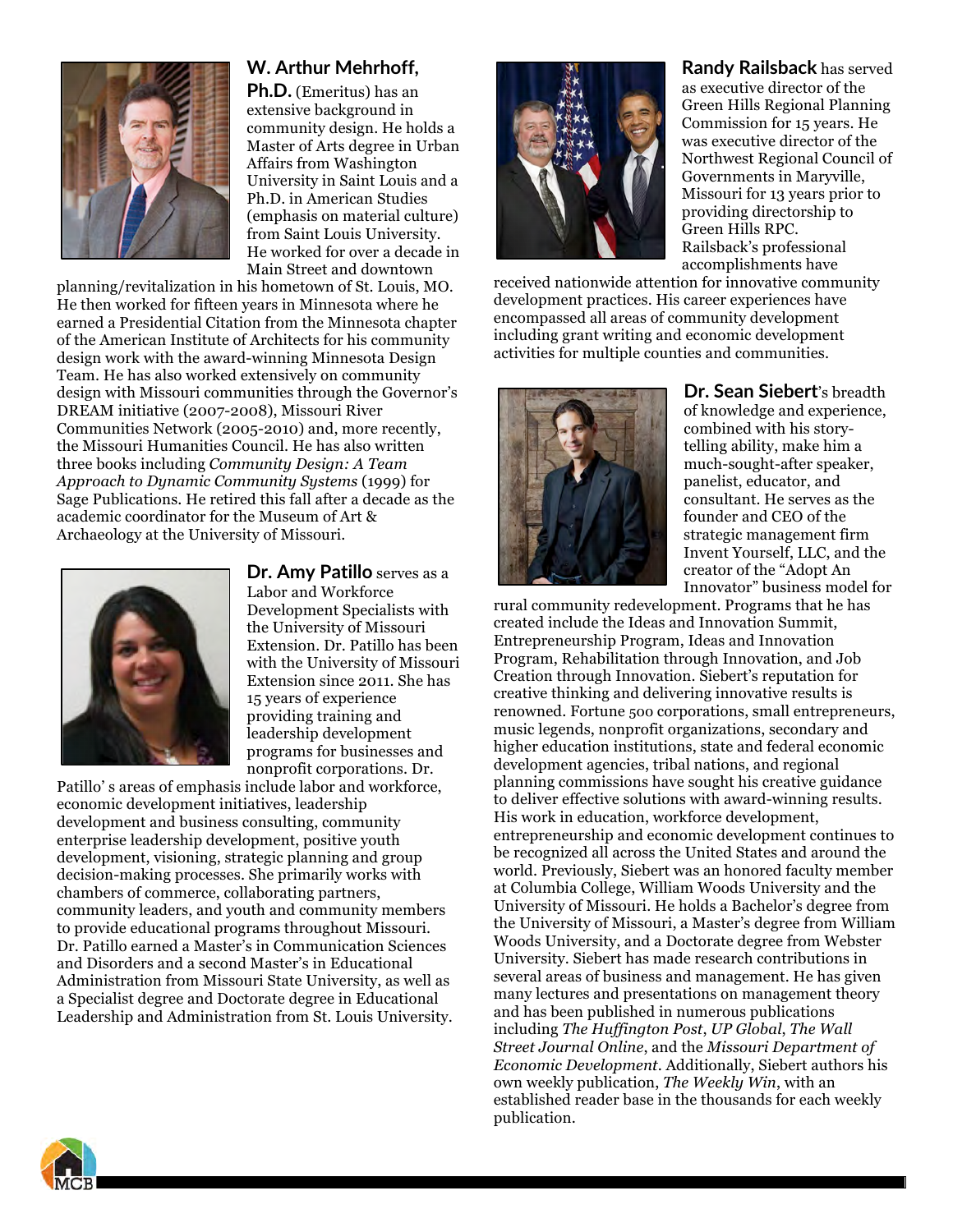## 2018 Officers, Board Members & Staff

**Louis Riggs,** *President* Hannibal LaGrange University

**Greg Batson,** *Vice President* USDA Rural Development, Columbia

**Ron Hopkins,**  *Secretary/Treasurer* Commerce Bank, Mexico

**Brett Dinkins, Past President** South Iron/Annapolis Community Betterment, Annapolis

**Sarah Hultine Massengale** University of Missouri Extension, Dent County, Salem

**John Ihler** MFA Oil Company, Columbia

**Jack Briggs** Cameron Community Betterment, Cameron

**Luke Holtschneider** Missouri Department of Economic Development, Jefferson City

**Randy Railsback** Green Hills Regional Planning Commission, Trenton

**Elaine Campbell** Houston Community Betterment, Houston **Kat Morgan** Albany Community Betterment, Albany

**Jason Ray** Southwest Missouri Council of Governments, Springfield

**Robert Tessaro** St. James Community Betterment, St. James

**Debbie Roach** Grant City Community Betterment, Grant City

#### **Teresa Keller,**  *Executive Director* Missouri Community Betterment, Shelbyville/Columbia

## MCB Ambassadors

**The following individuals have been recognized and honored by Missouri Community Betterment as a person who has given years of service to a community betterment organization and has gone above and beyond the expected level of participation in a community betterment organization. Visit www.mocommunitybetterment.com to learn how to submit a nomination.**

Ms. Viola Bleckle-1971 Mr. William D. Hayter-1972 Mrs. Ron Pettinger-1973 Mrs. Annette Epperson-1974 Mrs. Frankie Phillips-1976 Mr. Glenn Smith-1976 Mrs. Marge Stolz-1977 Mrs. Donna Thomas-1978 Mr. Ray Slater-1978 Mrs. Harriet Beard-1979 Mr. Jerry Halsell-1979 Mr. Joe Vogel-1980 Mr. Lou Atherton-1980 Sr. Marie Charles Bufurd-1981 Ms. Sue Benage-1983 Mr. Gib Keith-1983 Mr. Everett VanMatre-1984 Mr. John C. Wright, Jr.-1984

Mr. Bennie Lewis-1986 Mr. Vincil Warren-1988 Mrs. Georgia Houghton-1988 Mrs. Muriel Akers-1988 Ms. Carolee Hazlet-1988 Mr. Ed Owsley-1988 Mrs. Charlene Boyd-1988 Mr. Keith Bowden-1989 Mrs. Elender Barrett-1993 Mr. Pat Ryan-1994 Mr. James Boettcher-1994 Mr. Mike Schicker-1996 Ms. Lee Langerock-2001 Mr. Lenard Johnson-2001 Mr. Mark Woodson-2002 Ms. Pat Marble-2002 Mr. J.C. Smith-2004 Mr. Jack Briggs-2004

Mr. Gene Speichinger-2005 Mr. Jerry Craig-2007 Ms. Janie Dunning-2009 Mr. Mark Dawson-2010 Mr. Mike Hemericks-2010 Ms. Ann Crume-2011 Mr. John Robinson, III-2011 Mr. Ernie Simon-2011 Ms. Elaine Campbell-2012 Ms. Debbie Roach-2012 Ms. Avis Parman-2013 Mr. Jason Smith-2013 Mr. Ken Caspall-2014 Ms. Geri Mills-2014 Mr. Gordon Ipson-2015 Ms. Judy Apperson-2017

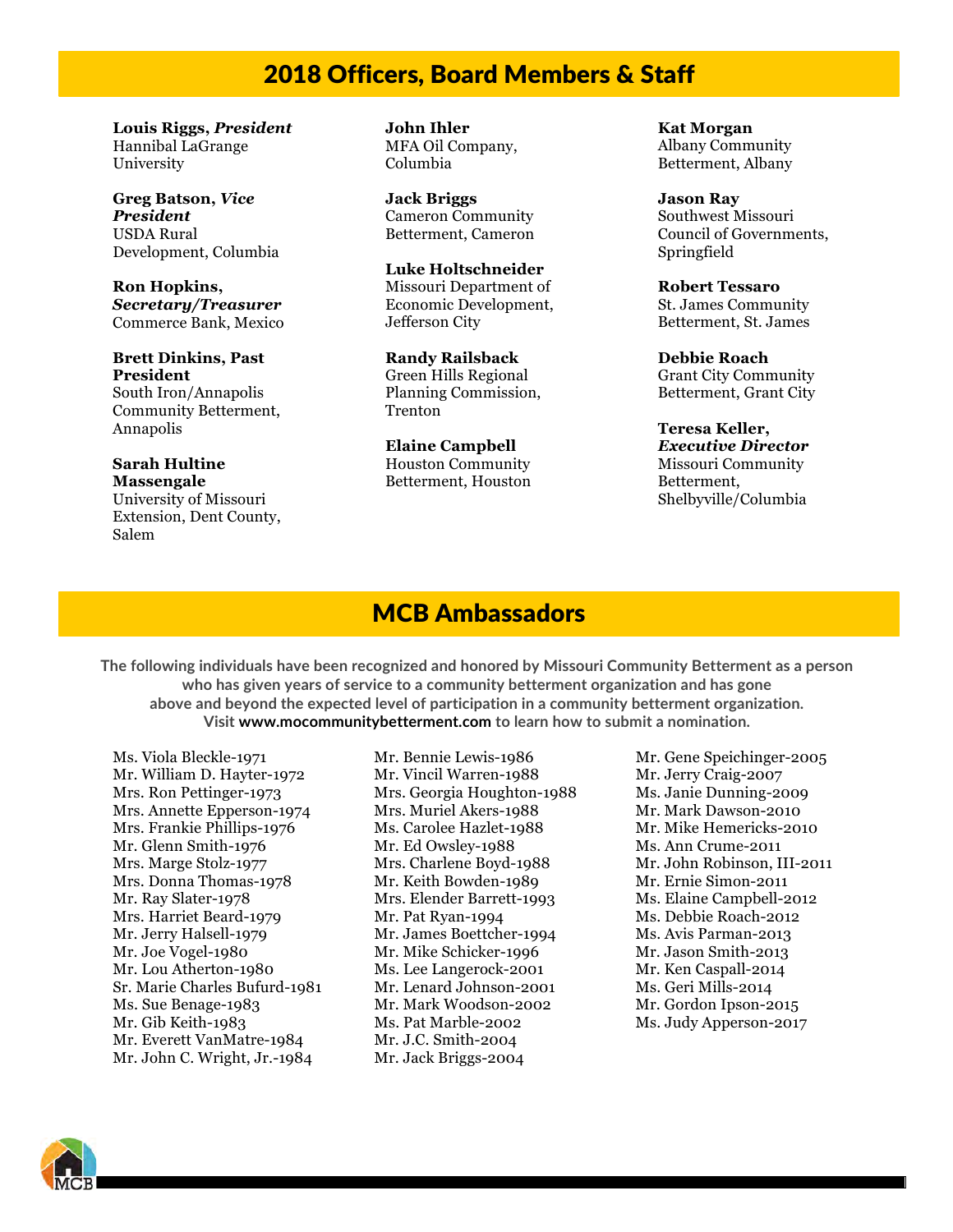## 2017-2018 MCB Donors: Sponsors & Friends

**It is through private and public sponsorship support that Missouri Community Betterment, as a stand alone 501 (c)(3) nonprofit organization, will continue in years to come. We celebrate those who have supported the program this year:**

**Platinum - \$7000 & over** Ball GMC**,** *Kahoka* Wayne Gott, *Salem* Michael Grewe, *St. Louis* J.C. Smith, *Clinton*

#### **Gold - \$5,000-\$6,999**

Associated Electric Cooperative, Inc., *Springfield* Joe Glover, *Shelbina* MFA Oil Foundation, *Columbia* MFA Inc., *Columbia* Missouri Department of Economic Development, *Jefferson City*

#### **Silver - \$2,500-\$4,999**

Archer Daniels Midland**,** *Mexico* Missouri Community Service Commission, *Jefferson City*

#### **Bronze - \$1,500-\$2,499**

Hawthorn Bancshares, Inc., *Lee's Summit* KCP&L, *Kansas City* Irene Seller, *Clinton*

#### **Corporate - \$500-\$1,499**

Ken Caspall, *Columbia* Central Electric Power Cooperative, *Jefferson City*

Commerce Bank, *Mexico* Community Foundation of the Ozarks, *Springfield* Drury Hotels, *St. Louis* Empire District Electric, *Joplin* Great Southern Bank, *Springfield* Hannibal-LaGrange University, *Hannibal* Laclede Electric Power Cooperative, *Lebanon* Missouri Association of Councils of Government, *Jefferson City* Missouri Partnership, *St. Louis* Missouri State University - Geography, Geology, & Planning Department – *Springfield* Northeast Missouri Electric Power Cooperative, *Palmyra* Northwest Electric Power Cooperative, Inc., *Cameron* John M. Robinson, III, *Caledonia* Robinson Construction, *Perryville* Schreiber Foods, Inc, *Clinton* Sydenstrickers Implement Company, *Mexico* University of Missouri Extension, *Columbia*

#### **Associate/Community - \$250-\$499**

AT&T, *Springfield* Missouri Farm Bureau**,** *Jefferson City* Avis Parman, Albany Leigh Speichinger, *Columbia*

#### **A special thank you to AT&T for being a sponsor since 1963!**

#### **Friends - \$1-\$249**

Greg Batson Caledonia Community Betterment Ken Caspall Rev. D. Randall Cone Clyde Dinkins Janie Dunning John & Sharon Gulick Ron Hopkins

- Diana Huckstep Gordon Ipson Connie Johnson Teresa Keller Dean & Ava Langner David & Sarah Massengale Kathy & Terry Morgan Avis Parman Randy Railsback
- Jason Ray Louis & Angela Riggs Debbie Roach John (Mac) & Thelma Robinson John Robinson, III Ernie & Jan Simon J.C. Smith Robert Tessaro

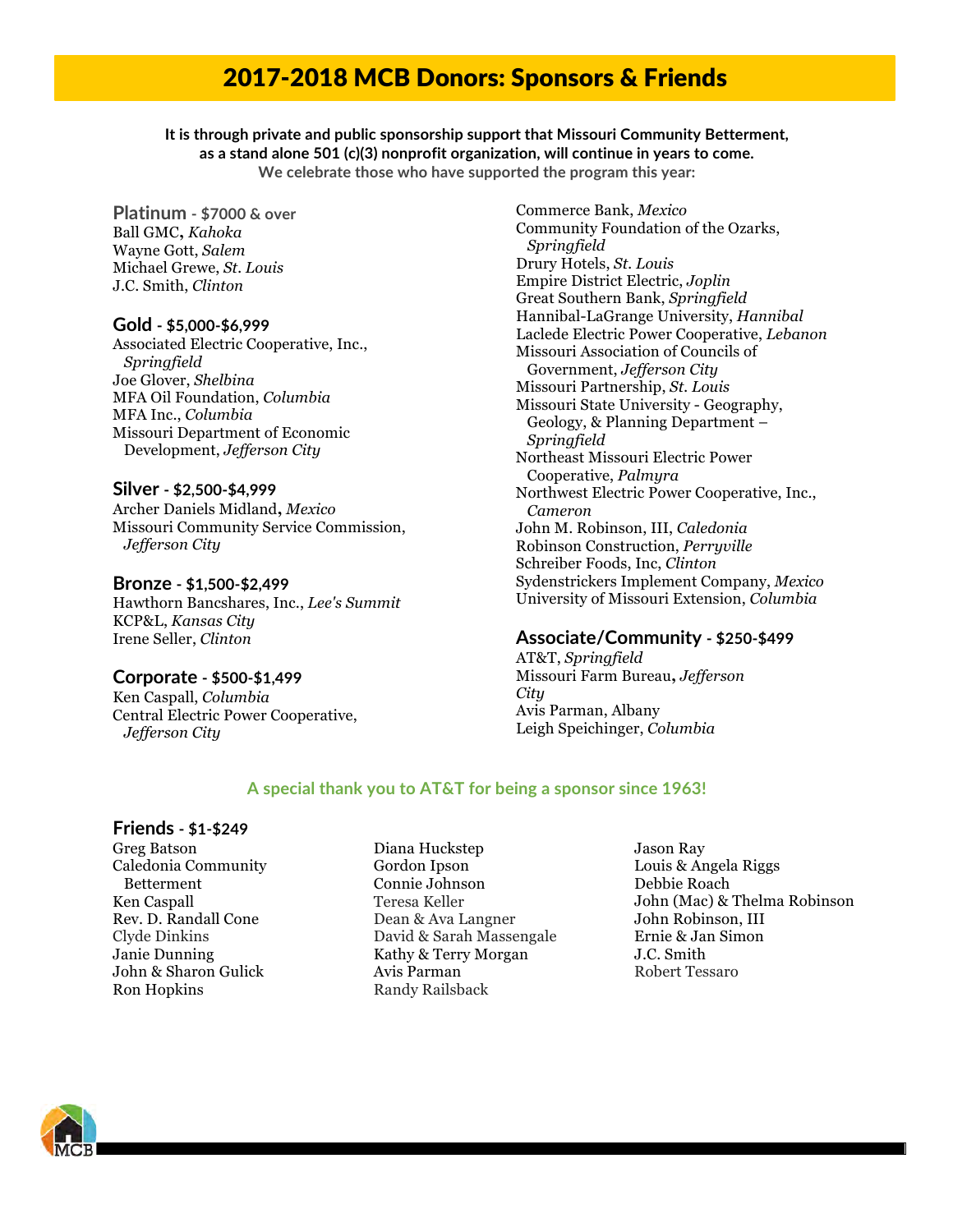## 2018 MCB Participating Communities

Each of the communities listed below are committed to the ongoing development of local projects, events and initiatives that their citizens – young and old – identify and prioritize through an inclusive planning process as positive and valuable for the present and future prosperity of their community. They are "Can-Do" groups of people who understand their community benefits from developing new leaders of all ages; and, from connecting and collaborating with their neighbors. They have all submitted a small participation fee for access to a wide range of resources, technical assistance and the **opportunity to submit applications for the annual awards celebration.**

| Albany               | Conway               | Howardville | Perryville     |
|----------------------|----------------------|-------------|----------------|
| Allendale            | Craig                | Jameson     | Pleasant Hill  |
| Anderson             | <b>Edgar Springs</b> | LaGrange    | Potosi         |
| Ava                  | Eldon                | Lamar       | Reeds Spring   |
| <b>Bates City</b>    | <b>Essex</b>         | Lathrop     | Ridgeway       |
| Bevier               | Fayette/Armstrong    | Leeton      | Salem          |
| <b>Birch Tree</b>    | Frankford            | Louisiana   | South          |
| <b>Bowling Green</b> | Galena               | Lowry City  | Iron/Annapolis |
| Buffalo              | <b>Grant City</b>    | Malden      | Steelville     |
| Cainsville           | Hamilton             | Mansfield   | St. James      |
| Caledonia            | Hannibal             | Maysville   | Sumner         |
| Cameron              | Hayti                | Mayview     | Tuscumbia      |
| Carterville          | Higginsville         | Morley      | Unionville     |
| Chamois-Morrison     | Hopkins              | Mt. Vernon  | Urich          |
| Clever               | Houston              | Osceola     | Windsor        |
| Concordia            | <b>Houston Lake</b>  | Palmyra     |                |

### **Congratulations to Albany, Caledonia & Perryville for 55 years of MCB Participation!**



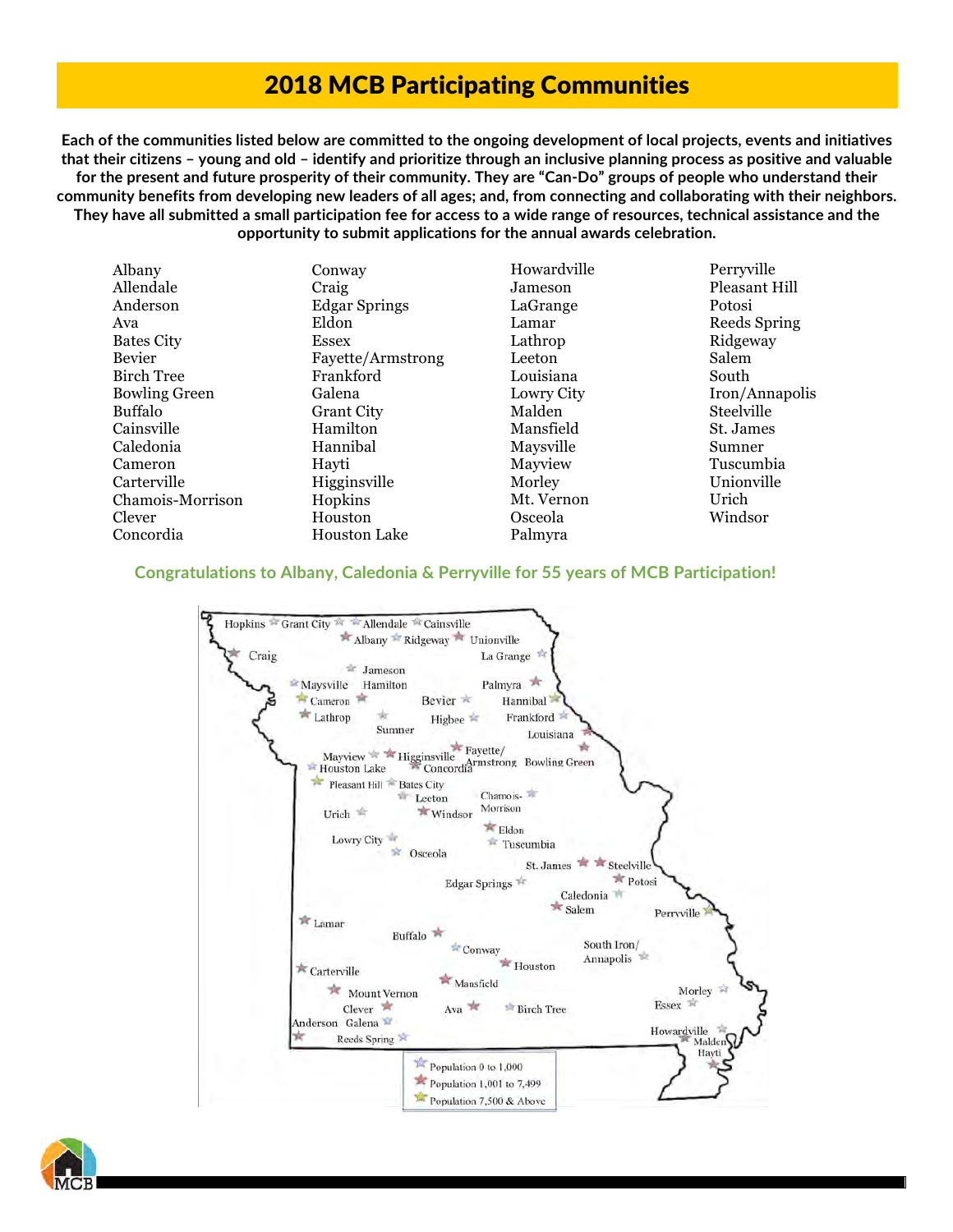## 2018 MCB Community & Youth Awards Competition Groups

**The following communities listed alphabetically, submitted written narrative applications for consideration of honor and recognition at the MCB Annual Conference Awards Banquet. Each made a group presentation to a team of two volunteer judges (listed below) who visited the communities in September 2018.**

## **CATEGORY I**

Allendale Annapolis Caledonia (YG)

## **CATEGORY IV**

Buffalo Lamar (YG) Mt. Vernon (YG only) Salem St. James

## **CATEGORY II**

Mansfield Lowry City Osceola Steelville (YG)

**CATEGORY V** Cameron Perryville (YG)

## **CATEGORY III**

Albany Ava Fayette (YG) Houston (YG) Lathrop

> $YG = Youth Group in$  addition to the Community entry.

## **2018 MCB VOLUNTEER JUDGES**

Gloria Barber Donna Bell Janie Dunning DeNae Gitonga Christel Gollnick Diana Huckstep Ava Langner Dean Langner Don Snyder

Kay Snyder

This year, communities and youth groups were scored by the judges based on the projects they submitted in several areas. Each area was eligible for a maximum number of points with cumulative totals used to rank the communities and youth groups submitting projects in each of the five categories listed above. A committee of the Missouri Community Betterment board of directors then reviewed all comments and scoring sheets completed by the judges to choose the Grand Prize Gene Speichinger Community of the Year Award and the J.C. Smith Youth Group of the Year Award.

#### **The Community Competition scoring areas with the number of possible points assigned were:**

- Community Planning 10
- Goal Setting 10
- Project Reports 10
- Funding  $-10$
- Volunteer Participation 10
- Community Involvement 10
- Youth Involvement 10
- Progress of Projects 10
- $Impack 20$

#### **The Youth Group Competition scoring areas with the number of possible points assigned were:**

- Planning  $-10$
- Goal Setting 10
- Project Development 10
- Funding  $-10$ 
	- Volunteer Participation 10
	- Community Involvement 10
- Progress of Projects 20
- $Impack 20$